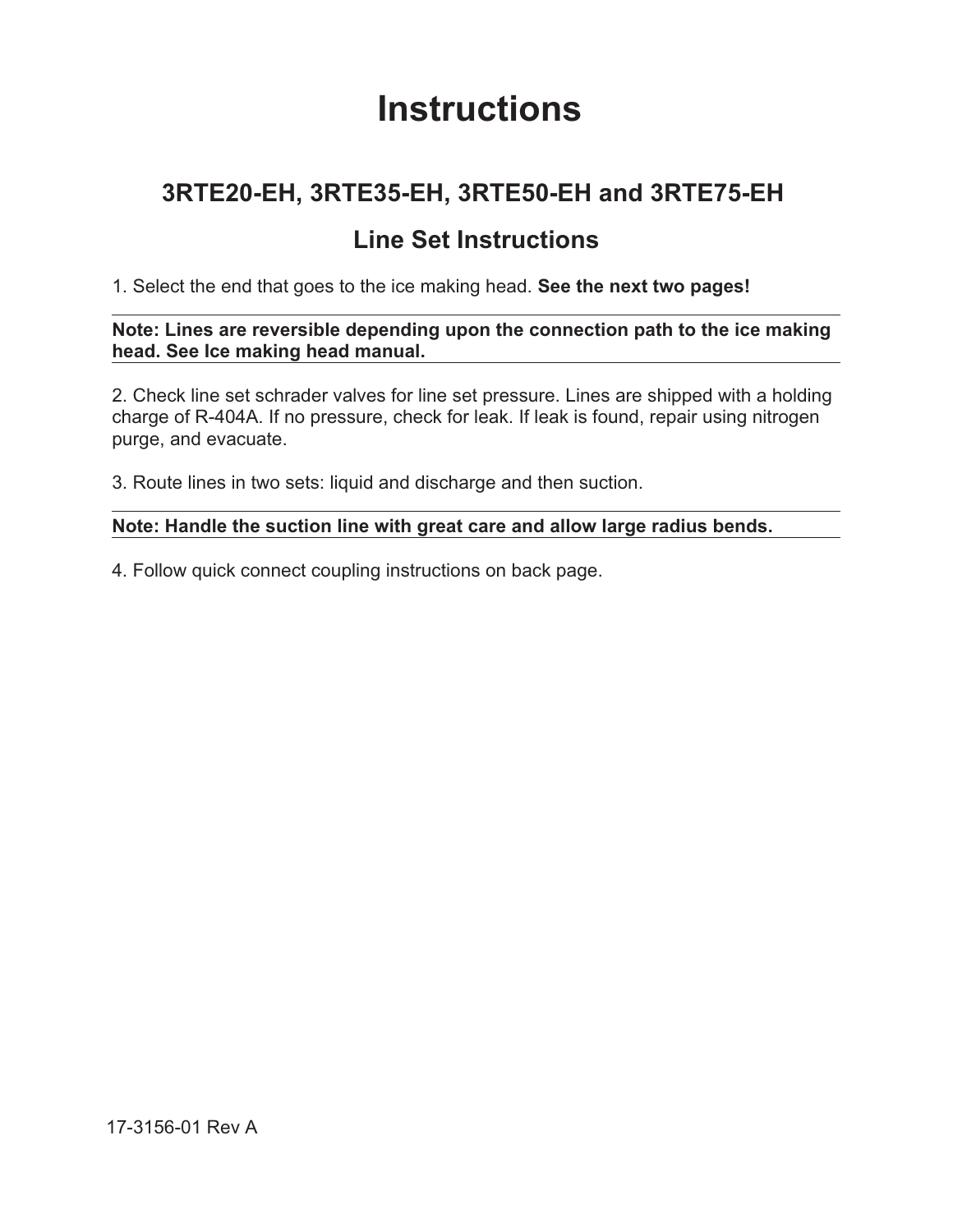# **When Using EH222 Ice Making Head**

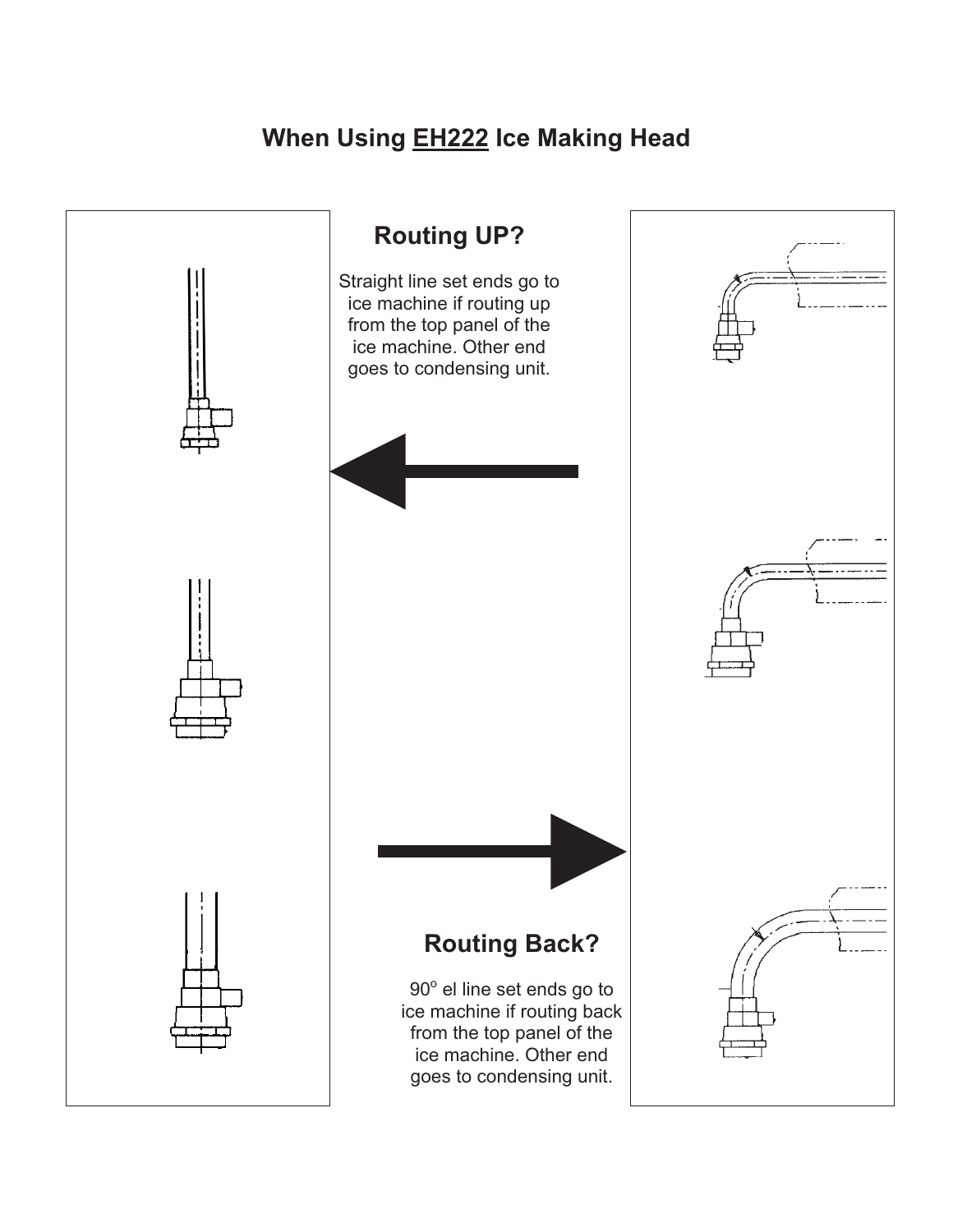# **When Using EH130, EH330, or EH430 Ice Making Head**